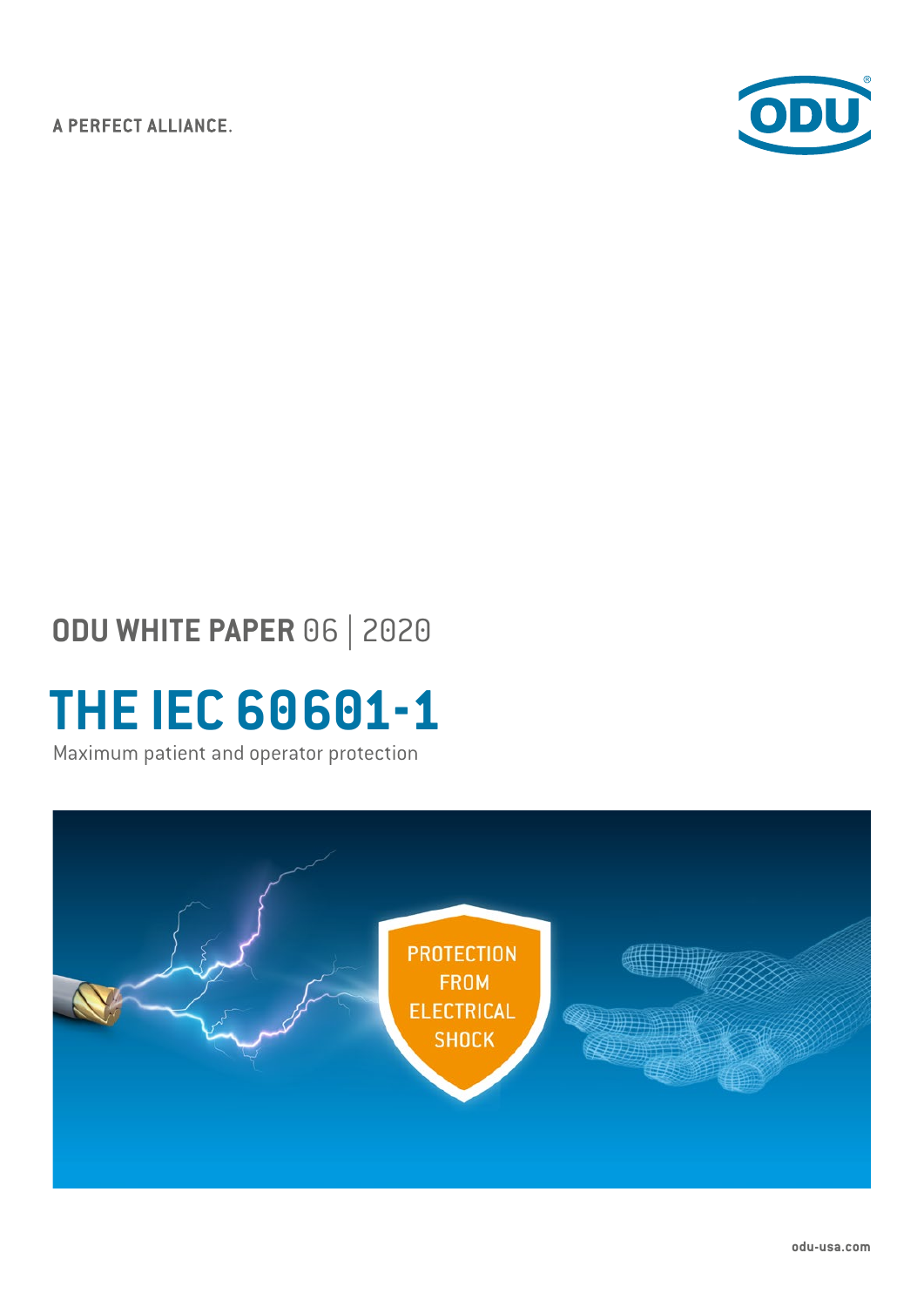## ABSTRACT

The IEC 60601-1 states maximum requirements concerning the protection from electric shock for medical applications in which patients and operators can get into direct contact with electrical equipment and systems. In order to reduce risks to a minimum, manufacturers must integrate two means of protection in their products. For this purpose, they can either implement two separate measures or apply a single measure twice. Overall the specified protection level 2 MOPP (means of patient protection) or 2 MOOP (means of operator protection) must be obtained. In addition, manufacturers must introduce a management process in which they not only investigate all protection-relevant aspects, but also document the results in detail.

Due to these reasons the approval procedures for medical electrical equipment and systems have become recently even more complex than they already were prior to the effective release of the latest version of the IEC 60601-1.

In order to simplify the risk management process and to save time and costs during the implementation of the protective measures from electric shock, manufacturers should involve the suppliers of electronic components in the development process of their products from the start. At best those components would already be fully compliant with the IEC 60601-1. If the implemented components such as connectors fulfill 2 MOPP and 2 MOOP on their own, e.g. by means of mechanical measures, the costs of product development can be reduced to a minimum, and the necessary time for approval procedures can be substantially shortened.

This white paper shows – based on the example of the ODU plastic circular connector series ODU MEDI-SNAP® – how supplier know-how can contribute towards the development of IEC 60601-1-compliant electrical equipment and systems.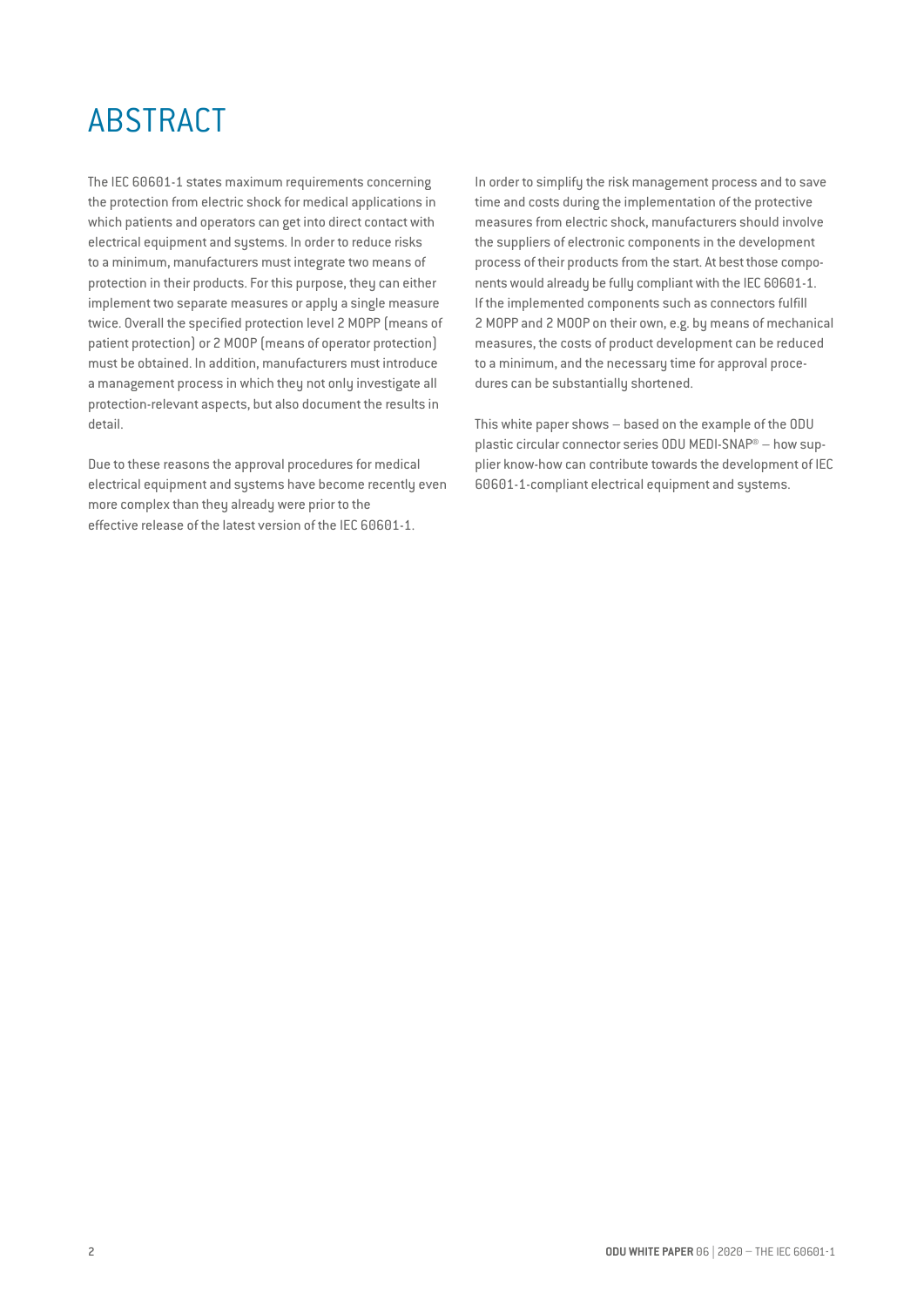## CONTENT

| <b>INTRODUCTION</b> |
|---------------------|
|---------------------|

### OVERVIEW OF MEDICAL TECHNOLOGY

## THE IEC 60601-1: A SPECIFIC SUB-AREA IN MEDICAL TECHNOLOGY

### CHALLENGES IN THE IMPLEMENTATION OF THE IEC 60601-1

## SOLUTION APPROACHES FOR IMPLEMENTATION OF THE IEC 60601-1 BASED ON ODU CIRCULAR CONNECTORS

| 08 IEC 60601-1 COMPLIANT ODU MEDI-SNAP® RECEPTACLES ACCORDING TO PROTECTION FROM ELECTRICAL SHOCK  10 |  |
|-------------------------------------------------------------------------------------------------------|--|
| 09 IEC 60601-1 COMPLIANT PIN LAYOUTS ACCORDING TO PROTECTION FROM ELECTRICAL SHOCK  11                |  |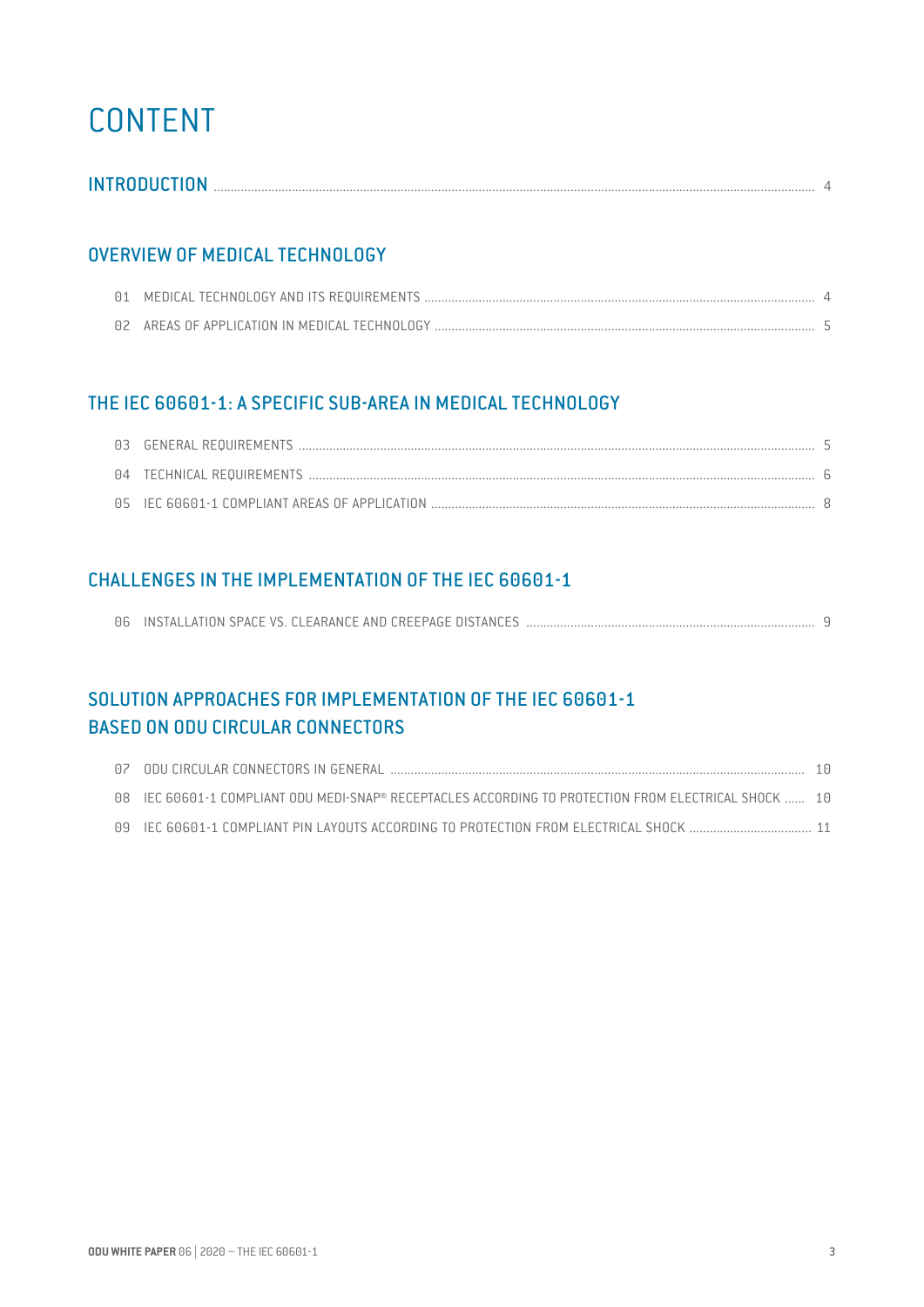## INTRODUCTION

Keeping patients and operators safe is key for medical technology. Particularly this applies for medical electrical equipment and systems which are connected to the regular power supply network and may be in direct contact with patients, operators, etc.. Even minimal leakage currents can be life-threatening for weakened patients. But also the operators, who are generally the medical personnel, may not be put at risk through the unintentional transmission of electrical power.

Therefore, medical electrical equipment and systems used to diagnose, treat or monitor patients, such as electrocardiographs (ECGs), thermal cauteries and monitors, have always had to fulfill extremely high safety requirements. In the third edition of the international IEC 60601-1 standard, which has gradually been enforced since 2006, these requirements have increased even further. In particular this was the case

amongst other things concerning the protection from electric shock, the basic resistance against thermal and mechanical stress as well as the risk management.

The IEC 60601-1 obligates manufacturers of medical electrical equipment and systems to ensure that they are completely fail-safe in their use and work reliably at all times. This can be ensured either by themselves or in collaboration with their suppliers, whereby the latter are named in the new standard as being responsible amongst others for protection from electric shock. Potential suppliers include for example the providers of connectors, whose products represent central elements for the transmission of electrical power, data and signals.

## OVERVIEW OF MEDICAL TECHNOLOGY

### 01 | MEDICAL TECHNOLOGY AND ITS REQUIREMENTS

Continuous performance, maximum reliability and intuitive handling are of essential importance in medical technology. Whether in doctor's practices, in mobile applications at home or in hospitals, reliable and robust components are a basic prerequisite at all times.

The trend to increasingly compact medical devices must also be considered in detail by manufacturers and their suppliers – which is why special attention needs to be paid to reductions in the size of medical equipment and inherent components. Further, interfaces specifically must be reliable for use at all times and may not permit any sources of malfunction. Potential influencing factors such as disinfectants, bacteria or spray water must already be taken into account during the design process and incorporated into the selection process for components and materials.

Ultimately, medical equipment must be self-explanatory and convenient in use for the medical personnel and patients. Another important focus is the topic of the general electric safety in medical devices. Particularly in applications located in direct proximity to patients and operators, the approval authorities place maximum requirements on the electrical safety of medical products and the well-being of patients. This is regulated in the IEC 60601-1.

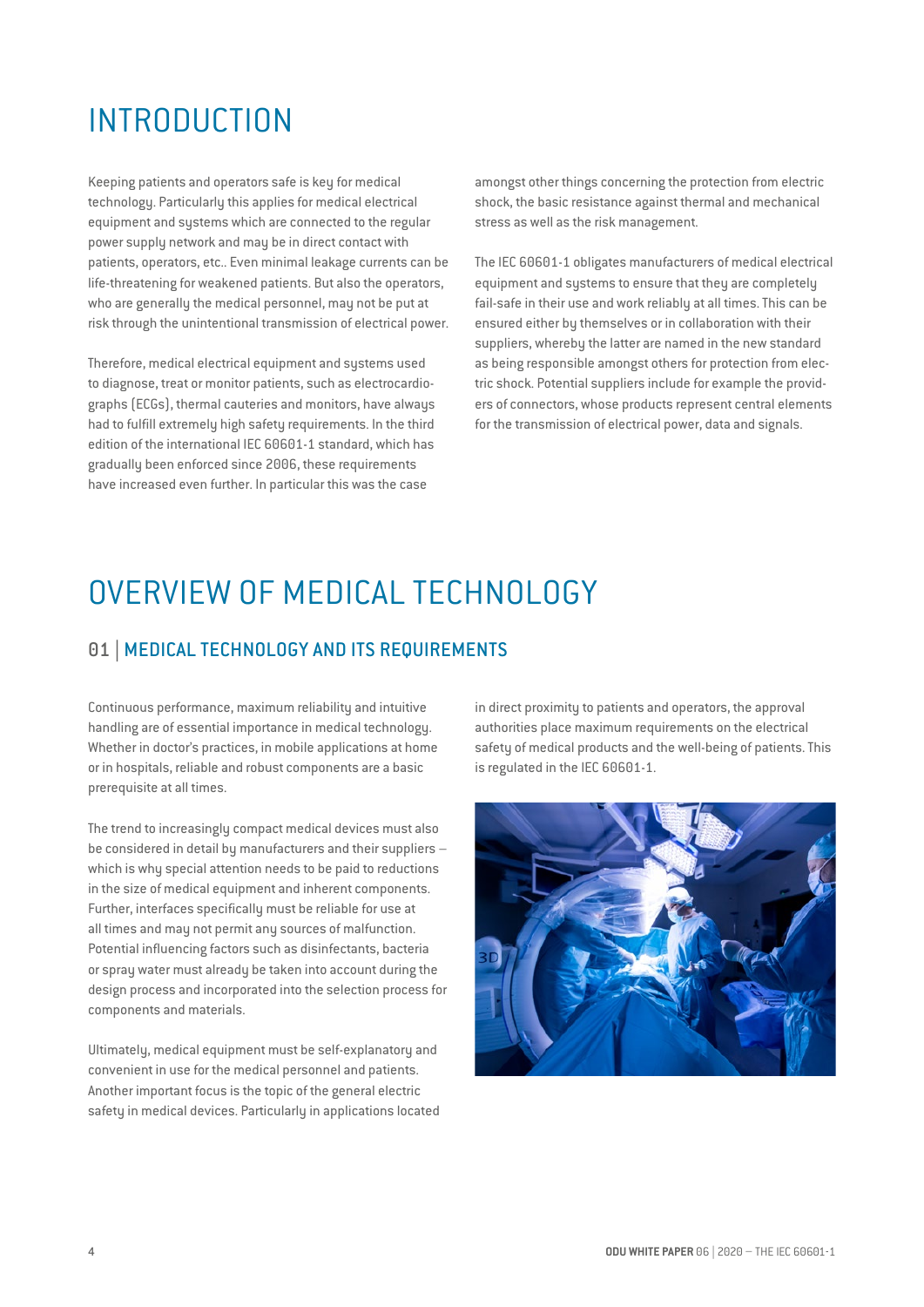### 02 | AREAS OF APPLICATION IN MEDICAL TECHNOLOGY

Medical applications, more than any other area, require the highest degree of precision, dependability and user protection in each and every component. The health, correct diagnosis and sometimes even lives of patients are dependent on the proper function of medical equipment.

Whether in the area of home care, ambulant treatment or diagnostics, each individual field poses specific requirements to be taken into account by medical equipment manufacturers.

One of these is the protection from electric shock as defined in the IEC 60601-1 in point of care application scenarios where medical devices are placed right next to a patient. According to the norm medical electrical equipment and systems must achieve the highest protection level whenever they are in contact or could be in contact by chance with the patient's body. This specific sub-area of medical technology is addressed in more detail below.

## THE IEC 60601-1: A SPECIFIC SUB-AREA IN MEDICAL TECHNOLOGY



Today's high-performance medicine is strongly dependent on electrical equipment and systems. Because these are normally connected to the public electricity supply network, these products pose a latent risk for patients and operators. In these networks, power is transmitted at voltages ranging from 230 V to 250 V and a 50-Hz AC, which for example are capable of triggering cardiac irritations. In addition, lightning, for example, if striking into or next to a cable, can lead to dangerous temporary over-voltages of several thousand volts.

Therefore, electrical equipment and sustems used in the medical sector must be particularly protected. This primarily

applies if they inevitably come into contact with patients, for example sonic heads on sonography devices, dental drills or electric blankets, but also when used in point of care applications. Point of care applications are characterized by a distance to the patient of less than 1.5 m.

In order to guarantee the highest possible level of protection for patients and operators, the IEC 60601-1 defines both general and technical requirements which have to be fulfilled by the manufacturers of medical electrical equipment and sustems.

### 03 | GENERAL REQUIREMENTS

An important part of the general requirements concerning electrical medical equipment is the **basic safety**. Accordingly equipment must not have sharp edges, excessively thin or insufficiently resilient mechanical insulation, or loosely fastened cables which can easily be pulled out. Further aspects are resistance against chemical substances, high and low temperatures and electromagnetic radiation.

In addition, **equipment respectively application-specific performance characteristics** are defined which guarantee the reliable function of devices, e.g. for pumps from heart-lung machines, cooling devices for blood bags or timers on X-ray apparatus.

Moreover, manufacturers of electrical equipment and systems must establish a management process for the assessment of potential risks. Even so all safety-relevant aspects had to be investigated prior to this standard, until now the question on how manufacturers reached their results was left open. With the new version of the IEC 60601-1 they are also obligated to keep records every step of the way, resulting in substantially more complex approval procedures.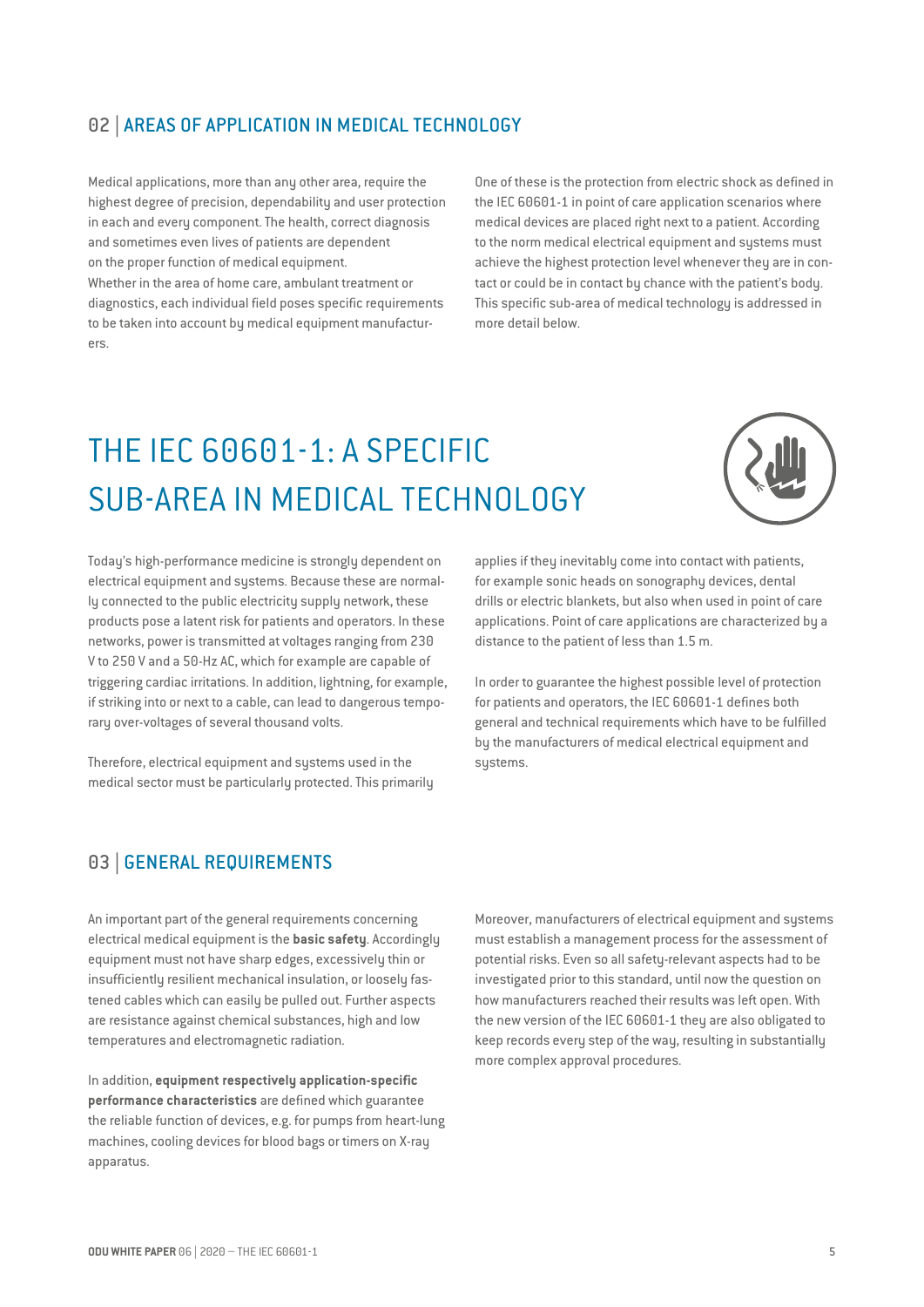## 04 | TECHNICAL REQUIREMENTS

The technical requirements stated in the IEC 60601-1 relate almost exclusively to protection from electric shock. In order to reduce the risk as much as possible, the standard for medical electrical equipment and systems stipulates "Means of Protection" (MOP). These are subdivided into two categories:

- Means of Patient Protection (MOPP)
- Means of Operator Protection (MOOP)

Means of protection designate in general the precautions to be taken to protect people and animals from electric shock as a result of a dangerous voltage when touching a medical device.



Touch proof in mated condition

Essentially, the IEC 60601-1 requires that **two means of protection** for both patients and operators from electric shock must be applied in electrical medical equipment and systems (2 MOPP and/or 2 MOOP). In other words: if one means of protection fails, the other takes effect. An effective solution here for example is to double the clearance and creepage distances between conductors.

Because patients frequently have a weaker constitution than medical personnel, and may not be able to react – for example when under anesthetic – they must be particularly well-protected. Therefore, the requirements placed on measures for patient protection are even more stringent than those placed on measures for operator protection. Accordingly higher clearance and creepage distances, a stronger insulation and reduced leakage currents are required in this case. As soon as electrical equipment or systems are touching the patient or are used in point of care applications, 2 MOPP need to be applied.

are not located in the patient's environment, measures for the protection of medical personnel (2 MOOP) are sufficient. One example of these is operator terminals on X-ray apparatus, which are generally separated from the examination room by a door. In those cases, the operator is the focus for an optimal protection.

To guarantee the means of protection described, the clearance and creepage distances must be increased, as mentioned before. In the following section this topic is ex-plained in detail, based on the example of a medical supplier component (connector). As soon as contacts are installed in the insulation body of a connector, clearance and creepage distances are generated between the conductive components.

- **Clearance distance:** The shortest distance between two contacts outside the solid insulation
- **Creepage distance:** The shortest distance between two contacts along the surface of an insulation body

A clearance distance collapses as soon as the voltage becomes too high for the distance between two contacts.



If these clearance distances collapse due to an excessively high field strength, electric flash-arcs occur. Flash-arcs do not only damage individual components such as connectors, but also endanger the well-being of patients and operators and may cause for example burns, muscle paralysis, right up to cardiac arrest.

Creepage distances on the other hand tend to deteriorate gradually. Causes of this can be dirt and dust deposits on the insulation body or moisture which, for example, precipitates onto the insulation body due to significant changes in temperature. This results in the flow of leakage currents on the surface of the insulation body caused by a partial or complete loss of its insulating function. These may cause an electric shock for patients and operators with similar effects mentioned already above.

As clearance and creepage distances cannot be avoided, the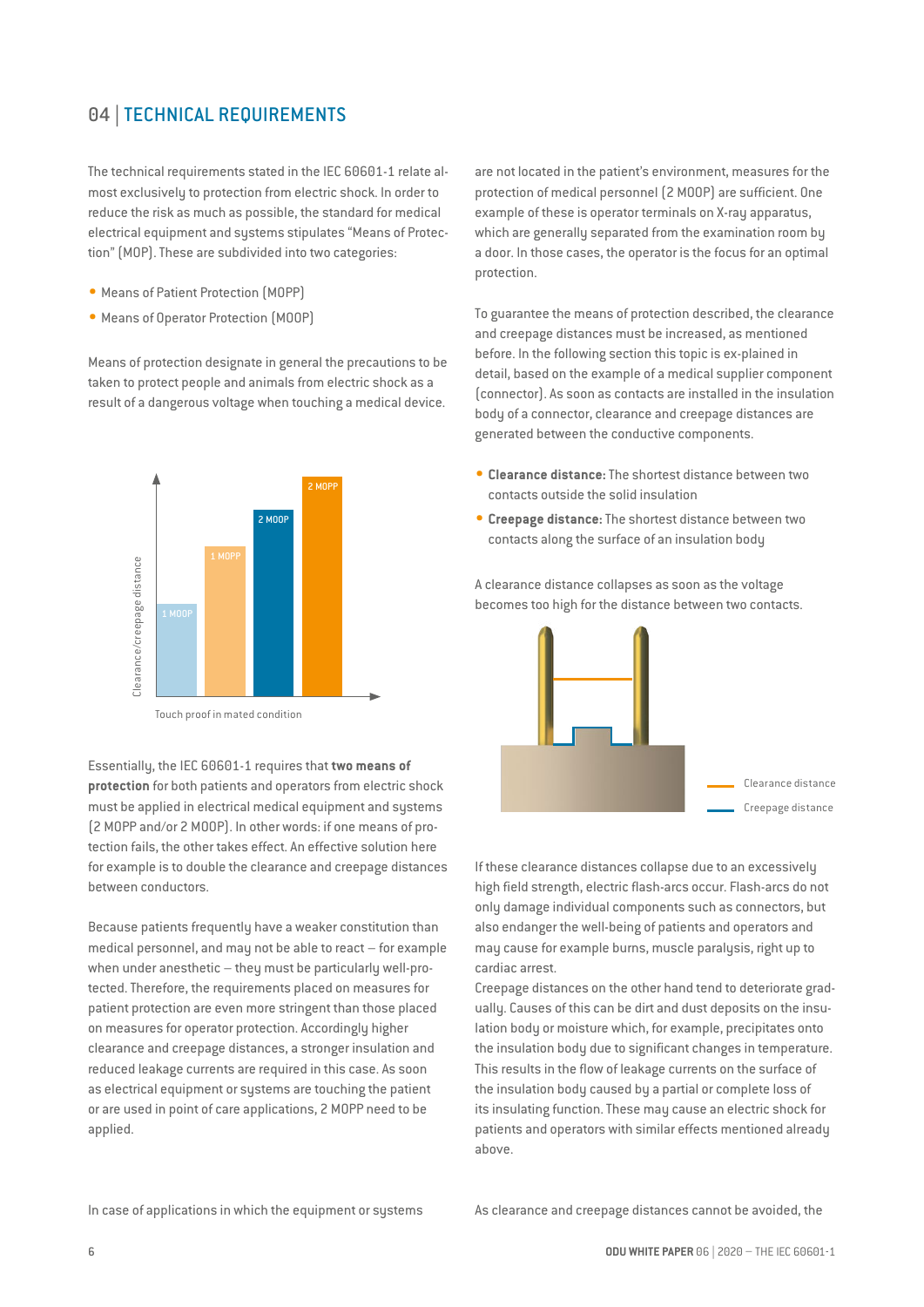aim is to design the distances between the connector contacts in such a way so that they can master the respective voltages. For a Schuko plug, this is unproblematic, as the two contact pins are set approximately 15 mm apart from each other. In consequence there are hardly any challenges in the transmission of 230 V for this connector. On the other hand, if the same voltage is to be transmitted using a circular connector, on which the pins are set only 1 mm apart, it becomes substantially harder and therefore represents a major challenge for manufacturers of these components.

The following graphic clearly shows the relation of clearance and creepage distances and the resulting means of protection. **Classification Insulation Creepage/ clearance distance Creepage distance extension** 1 M00P<sup>1</sup> 1,500 V AC 2.5 mm / 2.0 mm Basic 2 MOOP1 3,000 V AC 5.0 mm / 4.0 mm Double 1 MOPP 1,500 V AC 4.0 mm / 2.5 mm Basic 2 MOPP 4,000 V AC 8.0 mm / 5.0 mm Double

Working voltage up to 250 V eff / Mains voltage up to 300 V AC / Overvoltage category II 1 Pollution degree 2

#### **Which possibilities exist to increase clearance and creepage distances and thus to achieve 2 MOPP and 2 MOOP?**

#### $\Omega$  Insulated contacts & insulation walls

A first option is to extend the distances by integrating labyrinthine geometries into the shape of the insulation body. For this purpose, the insulated contacts made of plastic are added to the insulating body of the male connector which allows for a partial enclosure of the contact pins. On the other side for female connectors insulation walls can be formed around the socket contacts within the insulating body that match the insulated contacts mentioned above. In this way, the contacts are no longer connected in a straight line with each other when mated, and higher clearance and creepage distances are reached in order to achieve maximum patient and operator protection.

#### $\bullet$  Asymmetrical arrangement

In addition to the use of insulated contacts and insulation walls, it is possible to arrange the contact pins asymmetrically. In the example shown a multi-position connector enables the transmission of higher voltages with six high-voltage contacts, which are placed further from each other than the other six signal transmission contacts. Accordingly the contacts intended for the high-voltage transmission are separated by a 3 mm distance and have an appropriately higher clearance and creepage distance then the ones used for signal transmission which are set apart only 1 mm.

#### $\bullet$  Insulating sleeves

A third option is posed by additional insulating sleeves. These can either be pushed over one or more contacts on the connecting side of a circular connector. Depending on the installers preference this is possible either before or after soldering. In a similar manner to the labyrinthine arrangement, these sleeves extend the distances between the contacts and thus improve the electric insulation.

Apart from the above mentioned measures which enable a 2 MOPP or 2 MOOP level on the connector itself, it is also possible to implement two of the means of protection stated in the IEC 60601-1 into several separate components within the electrical medical equipment. This is the case if it is not possible to reach 2 MOPP or 2 MOOP in just one component. In this way, it is permitted for example to integrate one means

**Insulation walls**







of protection into the power supply whilst the second is implemented within the connector. This has to be verified by manufacturers in the approval procedure. Therefore, it is even more important than before that manufacturers and suppliers collaborate closely during the development of new medical electrical equipment and systems.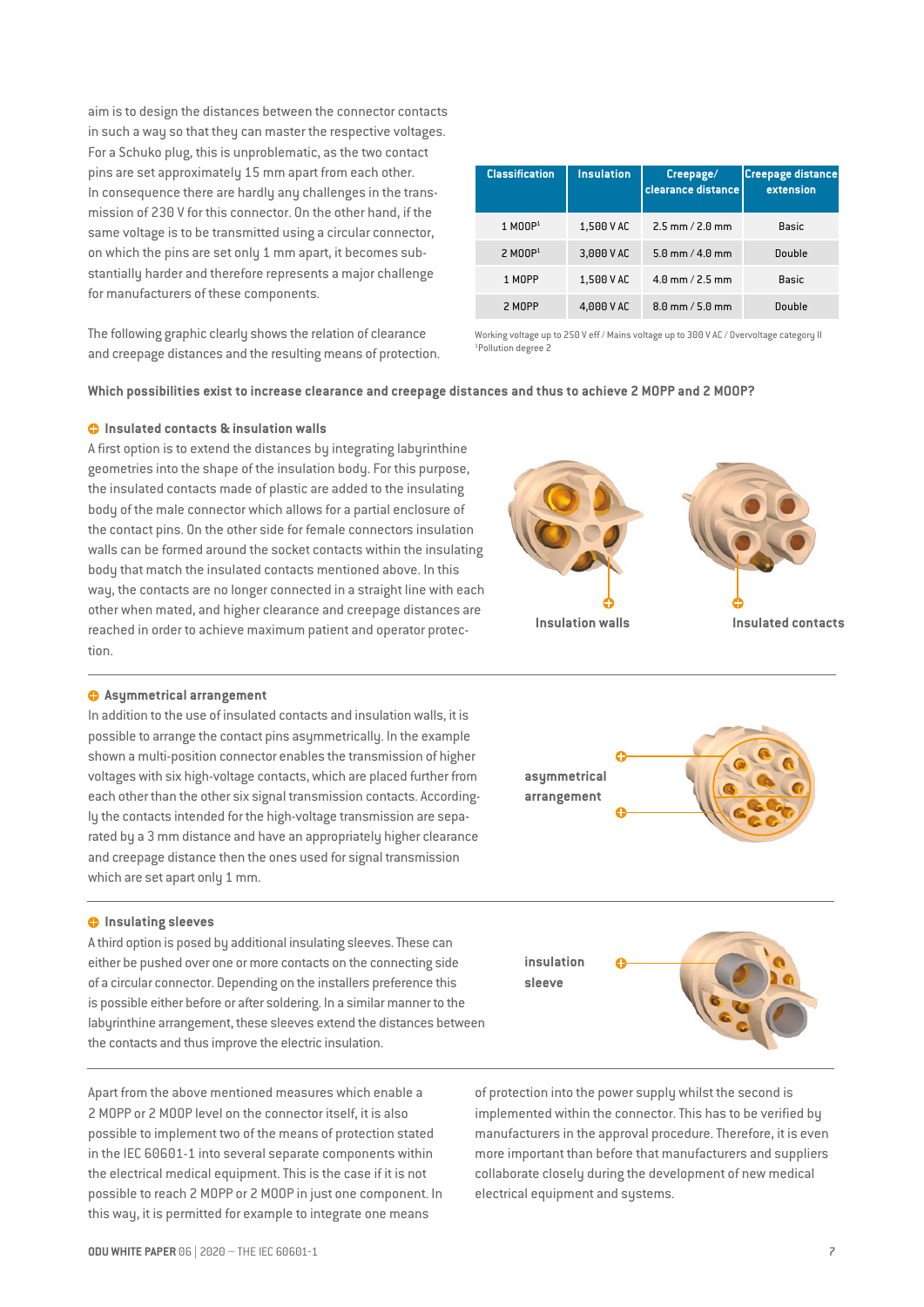### 05 | IEC 60601-1 COMPLIANT AREAS OF APPLICATION



in close proximity to patients

In the following section, some applications are presented which are subject to maintenance of the IEC 60601-1. This is the case in specific application examples in point of care use and use close to operators of the medical equipment when regular power network voltages are applied.

#### **1. In operating rooms**

These applications include, for example, electric blankets which are used during preparation for surgery, so that the patients in their surgery gowns do not get cold or suffer from hypothermia. The required temperature is precisely adjusted on a control device and then constantly monitored via connected sensors. Like the voltage for the electric heating coil on the blankets, the signals from these measuring probes can also be transmitted via plastic circular connectors. It is thus possible for the patient and the operator to get in direct contact with the connector, which is why the medical device must comply with the IEC 60601-1.

Further the connectors can also be employed as an interface to control panels for raising or lowering operating room tables or for charging batteries installed in the operating room tables.

#### **2. In surgery**

Circular connectors are used in ultrasonic applications for minimally-invasive surgical procedures, in order to supply the instruments with operating voltages between 100 V and 500 V and to transmit control signals from and to the hand unit. Sawing with high-frequency micro vibrations facilitates exception-

ally accurate cuts and ensures an almost blood-free operation area through the so-called cavitation effect. Broken bones can be "welded" together using special ultrasonic devices and thus heal even without screws. The high voltages applied make it all the more important that the connectors fulfill 2 MOPP and 2 MOOP.

Dental medical devices, used for screwing implant bodies into the jaw, also place special requirements on the technology of interfaces. This is due to the "last twist". Prior to reaching the final position a particularly great force and therefore a lot of power is required for a brief period. Accordingly connectors have to be designed to withstand the resulting power peaks.

#### **3. In intensive care**

For vital applications such as ventilation equipment, reliable connection of interfaces are a must have. Otherwise, the slightest touch of the device could cause malfunctions with life threatening effect. To prevent this from happening, it is an option to employ shortened signal contacts which allow the recognition of the mating status.

Only after these so-called lagging contacts have signaled to the control device that the connection is properly mated the life-supporting functions are initiated. In particular in the field of intensive care, in which medical equipment is frequently used at the point of care and close to operators, maintenance of the two means of protection is particularly vital.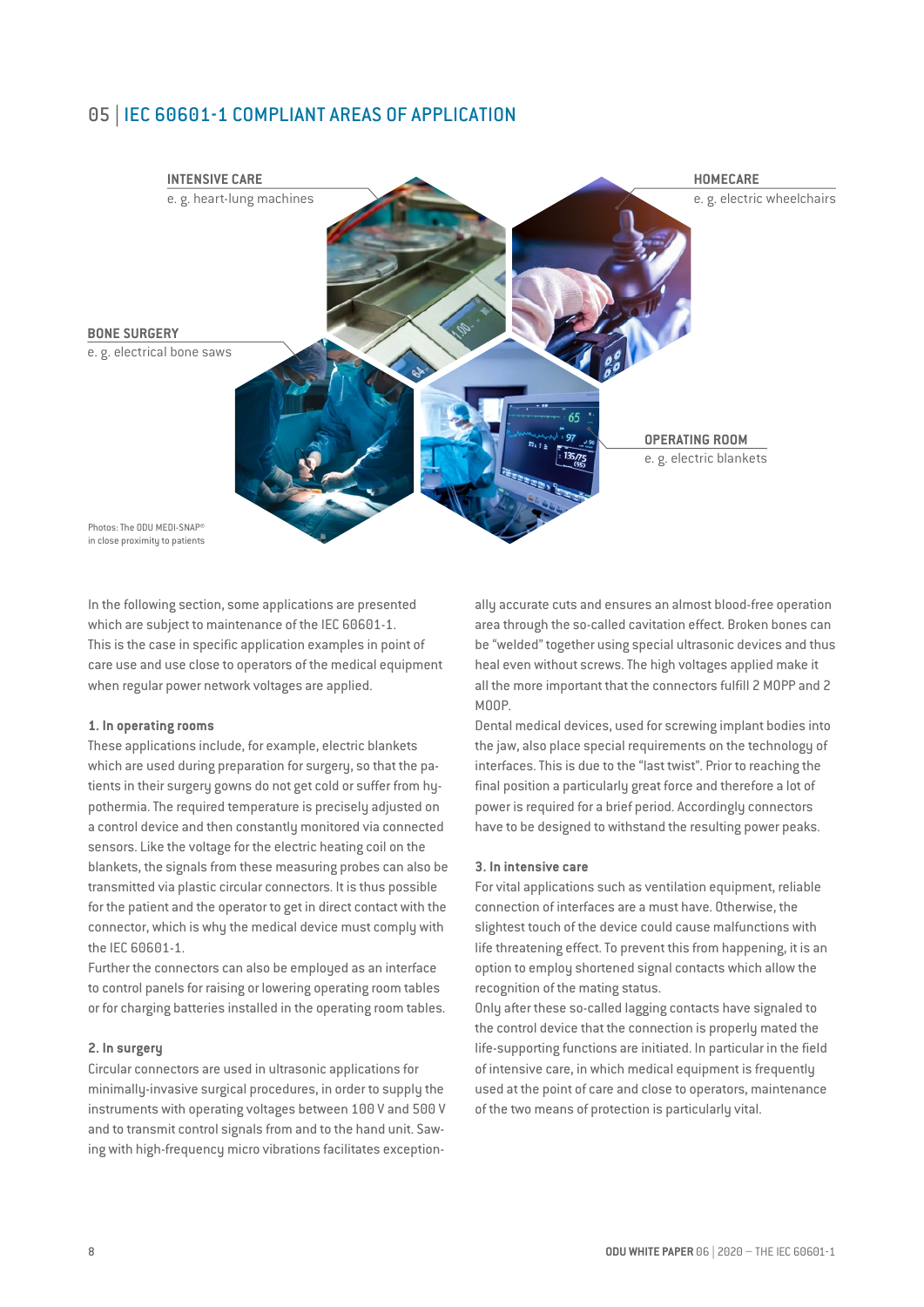#### **4. In home care**

Home care is playing an increasingly important role in the field of medicine. In this way, people having to live with disabilities can be cared for at home as much as possible. For this reason, medical electrical equipment is not only found today in hospitals and doctor's practices, but also at home. There it is even more important that the products can be easily handled excluding any potential misuse without pages of operating instructions first having to be comprehended. Connectors can contribute to this as well, for example when the batteries of an electric wheelchair are connected to the power grid in order to recharge them. It must be possible

to use the connector applied here intuitively and also to offer sufficient protection from electric shock. Especially as during the charging process, currents of several Ampere may well flow at the conventional voltages of 230 to 250 V. Whenever medical applications are directly connected to the power grip 2 MOPP and 2 MOOP must be fulfilled.

This represents only a small selection of applications relevant for the IEC 60601-1 many more are feasible.

## CHALLENGES IN THE IMPLEMENTATION OF THE IEC 60601-1

### 06 | INSTALLATION SPACE VS. CLEARANCE AND CREEPAGE DISTANCES

If we compare the general medical requirements with the specific requirements laid down in the IEC 60601-1, it be-comes clear that conflicts can result here.

The challenge is clearly apparent when based on the example of a connector. Manufacturers of medical products are constantly demanding that medical equipment is decreased in size, and as a consequence the related connectors also have to become more compact. The necessary increase in the clearance and creepage distances – due to the requirements stated in the IEC 60601-1 – mean that connectors face the challenge of implementing high power transmission on space-saving products.

#### **In general, the following applies: P = U \* I**

In the case of medical applications which require high power transmission, the following situations may thus occur:

> **1. U** ↑ **2. I** ↑ **3. U as well as I** ↑

distances of the connectors must for example be increased, which in turn has a direct influence on the required construction space. This is the case for example if additional domes have to be added or the clearance distances between electrical conductors have to be extended. This example clearly shows that manufacturers of medical products repeatedly face the challenge of optimal use of the construction space on the one hand side and the fulfillment of the necessary means of protection stated in the IEC 60601-1 on the other hand side.

With regard to the current, the contact diameter of the connector plays an important role. If the current is increased, the diameter of the contacts must also be increased in order for example to counteract the resulting heat development. This in turn means that the construction size of the connector must be adjusted appropriately, at the expense of the existing construction space.

This has no influence on the IEC 60601-1 as long as the voltages are not increased respectively the clearance and creepage distances within the connector do not change.

If the voltage is increased, it influences the touch protection of the medical equipment, which in turn means that specific counter measures have to be put in place by the manufacturers. In specific application cases, the clearance and creepage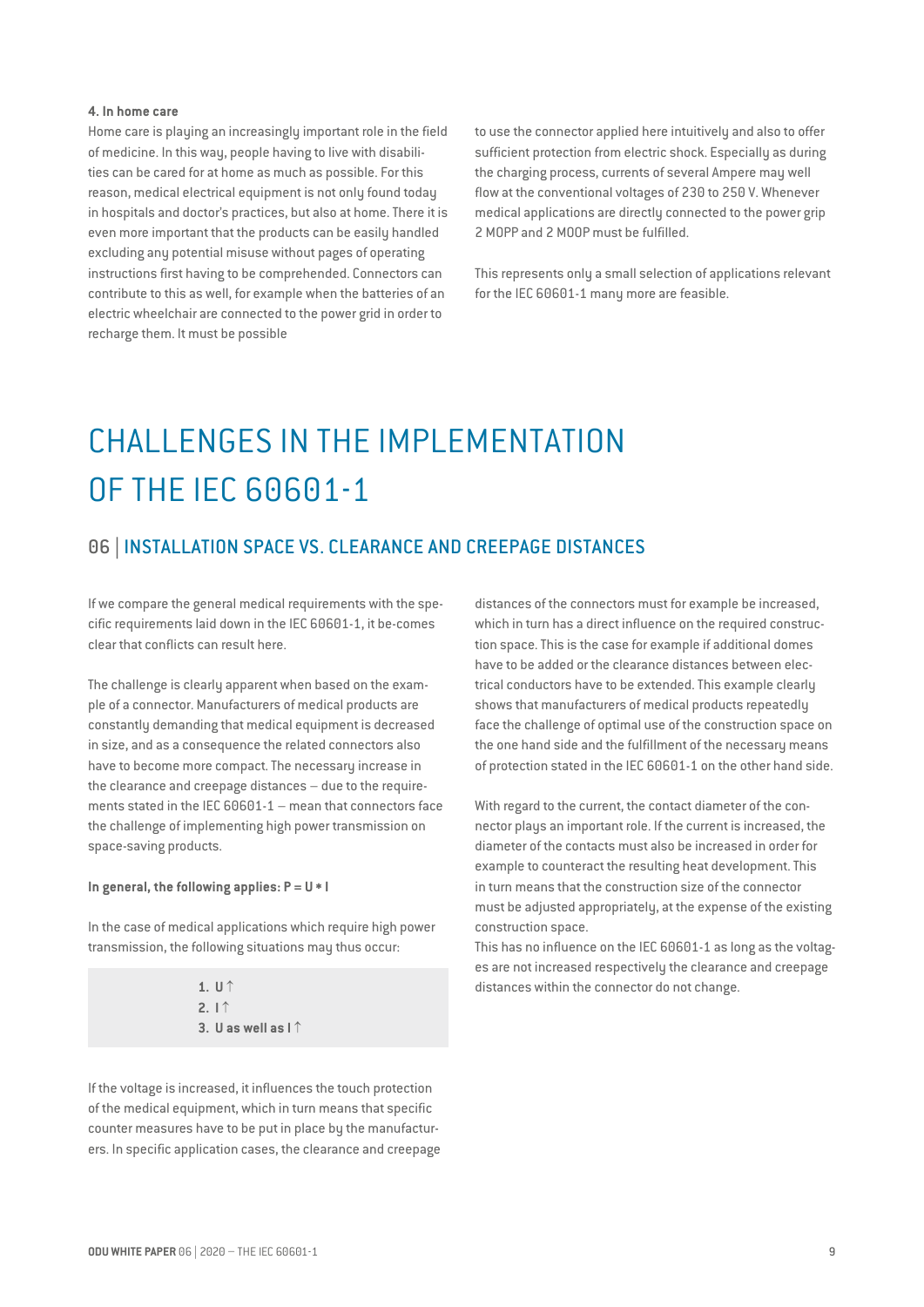## SOLUTION APPROACHES FOR THE IMPLEMENTATION OF THE IEC 60601-1 BASED ON ODU CIRCULAR CONNECTORS

### 07 | ODU CIRCULAR CONNECTORS IN GENERAL

The following passages describe how ODU circular connectors contribute to the compliance with the IEC 60601-1 and which technical requirements mentioned in the white paper can be met.

Circular connectors can be used in electrical equipment and systems for the medical sector in order to transmit power, signals and data as well as liquid and gaseous fluids. In contrast to permanent connections, connectors can be disconnected again, whereby they provide a higher level of flexibility, for example if equipment with different application parts has to be used during surgery. Circular connectors with a plastic, and not a metal housing, are not only lightweight and economically-viable, but also completely insulated.

This means that neither patients nor operators can receive an electric shock by getting in contact with the housing – unless a malfunction occurs. In order for patients and operators to be completely protected in case of malfunctions, the requirements stated in the IEC 60601-1 are drawn upon and the plastic connectors designed accordingly. ODU offers a diverse portfolio of solution possibilities with plastic housings in order to fulfill the specific requirements stated in the IEC 60601-1, which are described in more detail below.

## 08 | IEC 60601-1 COMPLIANT ODU MEDI-SNAP® RECEPTACLES ACCORDING TO PROTECTION FROM ELECTRICAL SHOCK

The plastic circular connector portfolio of the ODU MEDI-SNAP® series includes over ten different receptacles which can be installed in the medical equipment and sustems.

Due to reinforcements in the mating area, five of these receptacles already fulfill the requirements in mated condition for the highest level of patient and operator protection of 2 MOPP and 2 MOOP in accordance with the IEC 60601-1.

These receptacles achieve 2 MOOP in ambience with pollution degree 3.

The other eight receptacles and in-line receptacles provide one means of protection for patients (1 MOPP) and further achieve 2 MOOP in ambience with pollution degree 2.

If receptacles and in-line receptacles with only one means of protection are used in equipment and systems, for example together with power supplies which themselves have a means of protection installed in them, the medical end device then achieves as a whole 2 MOPP and 2 MOOP.



Working voltage up to 250 V AC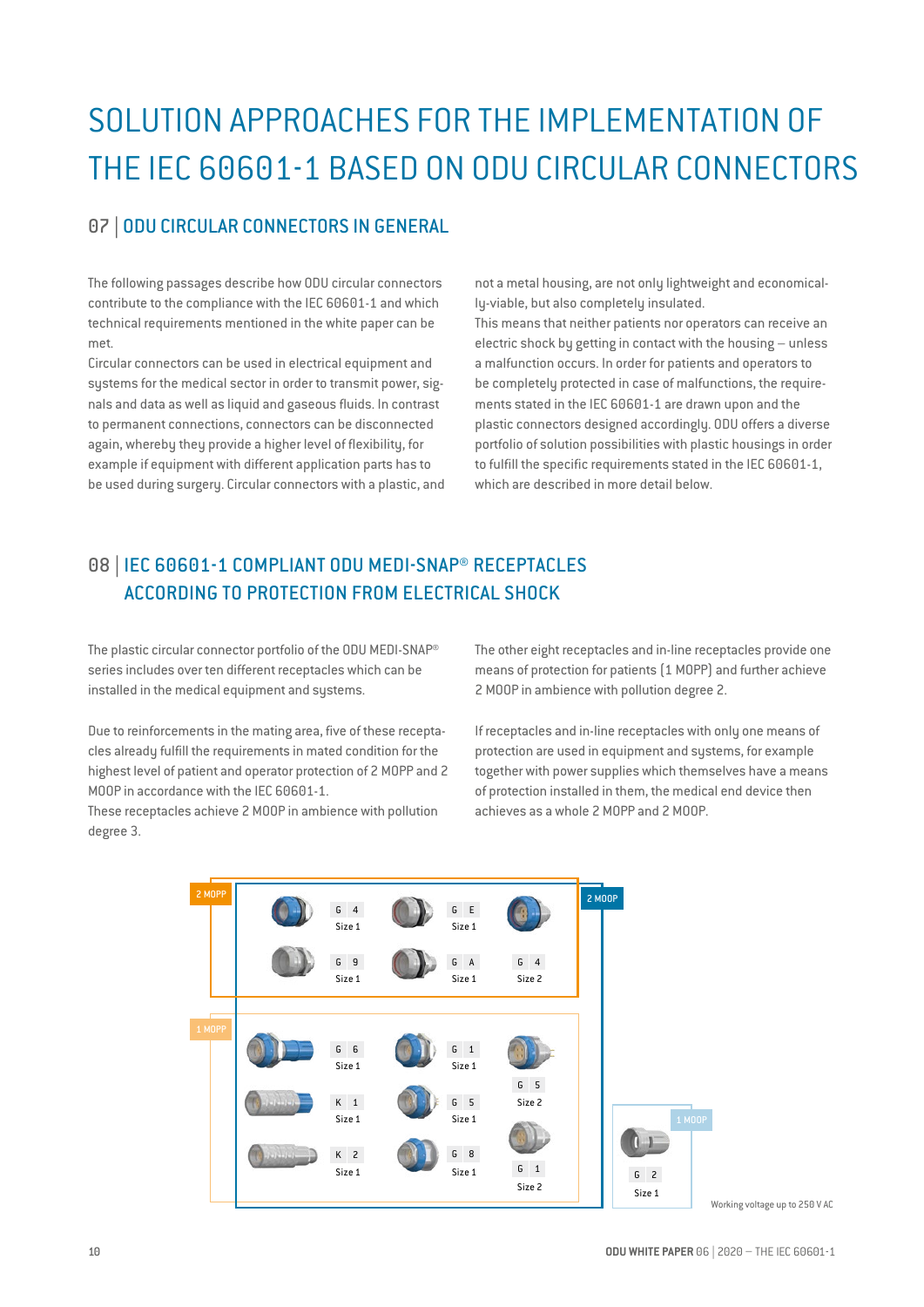## 09 | IEC 60601-1 COMPLIANT PIN LAYOUTS ACCORDING TO PROTECTION FROM ELECTRICAL SHOCK

Receptacle interfaces are decisive for the end device manufacturer when developing a new product. For further connections the ODU MEDI-SNAP® series also includes specialized connectors with modified insulation body designs which are capable to achieve 2 MOPP and 2 MOOP as a stand-alone version independent of the receptacle design.

#### **5-pin connector**

Applications compliant with IEC 60601-1 can be provided with an overmolded ODU MEDI-SNAP® system solution as a 5-pin Break-Away connector or overmolded cordset, into which two means of protection are already integrated in the pin layout. Through the use of additional insulated contacts and insulation walls, the level of protection 2 MOPP and 2 MOOP is achieved independent of the respective receptacle.

#### **3-pin connector**

The ODU MEDI-SNAP® portfolio also contains a 3-pin Push-Pull connector in which the insulation body has also been modified in order to fulfill the highest requirements of 2 MOPP and 2 MOOP.

Next to the standard portfolio, customer-specific solutions by ODU always offer the possibility to use additional adaptations such as insulation walls, an asymmetrical layout of the contacts, insulating sleeves and much more. Every piece of medical equipment is individual and therefore requires specific measures in order to guarantee the maximum possible protection for patients and operators from electric shock in accordance with the IEC 60601-1.

How manufacturers and suppliers are able to meet the challenges inherent in this standard has been shown in this white paper based on plastic connectors by the company ODU.



**Insulated contacts**